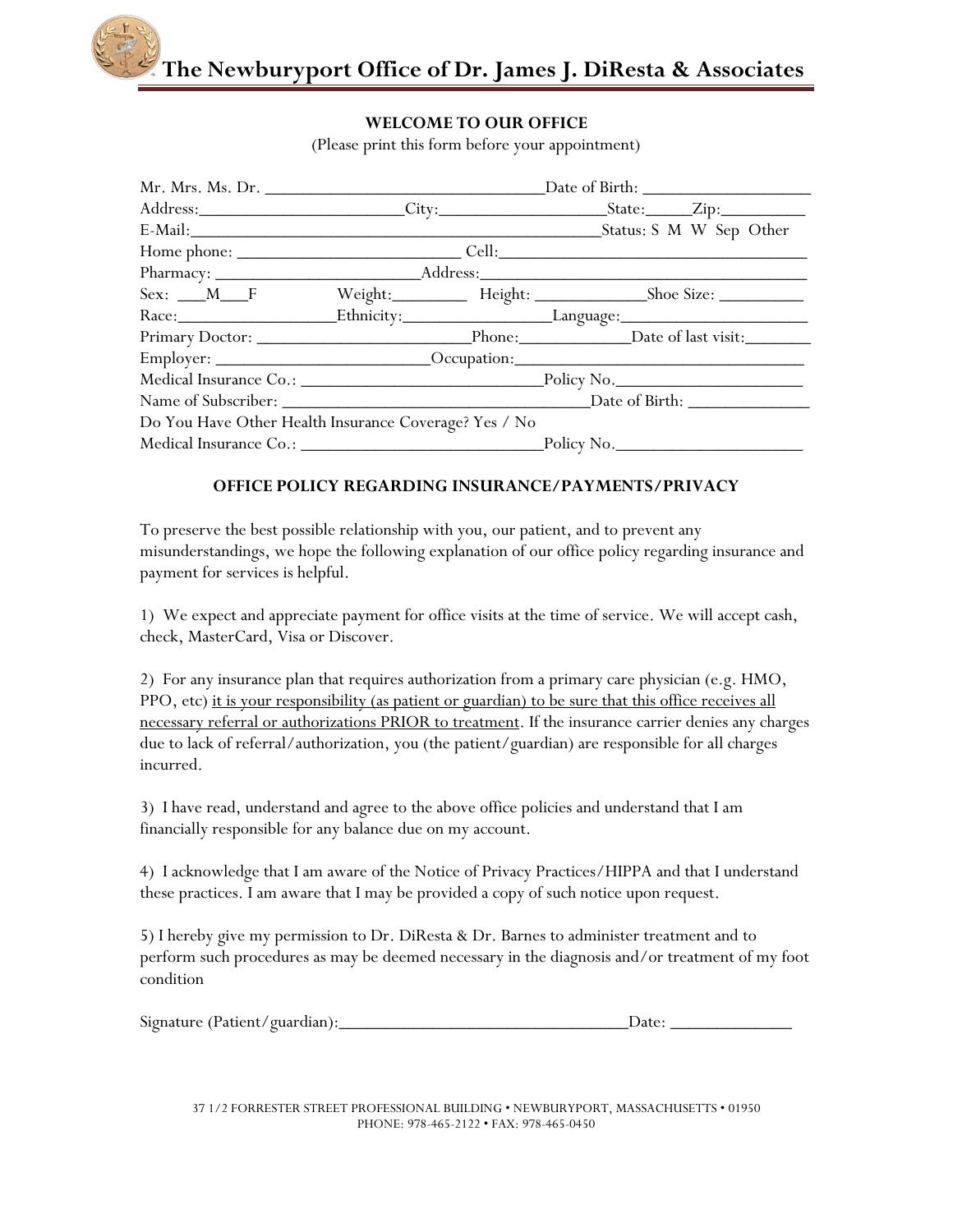**The Newburyport Office of Dr. James J. DiResta & Associates**

## **MEDICAL INFORMATION**

Have you ever had, or been treated for, any of the following?

| <b>MAJOR DISEASE</b><br>$\Box$ Diabetes<br>□High Blood Pressure<br>□Angina<br>□Heart Disease<br>□Heart Attack<br>□Arrhythmia<br>□Heart Murmur                                                                                                                                                                                                                                                                                                          | <b>ARTHRITIS</b><br>$\Box$ Osteoarthritis<br>$\Box$ Rheumatoid<br>$\Box$ Gout<br><b>VASCULAR</b><br>$\Box$ Anemia<br>□Prolonged Bleeding | <b>GASTROINTESTINAL</b><br>$\Box$ Ulcers<br>□Acid Reflux (GERD)<br>□Stomach Problems<br>□Hiatal Hernia<br><b>CGI</b> or Rectal Bleeding<br>□Bowel Disorders | <b>PSYCHOLOGICAL</b><br>$\Box$ Anxiety<br>$\Box$ Depression<br>$\square$ Psychiatric Care<br>□Drug Dependence<br>□Alcohol Dependence |  |  |  |  |
|--------------------------------------------------------------------------------------------------------------------------------------------------------------------------------------------------------------------------------------------------------------------------------------------------------------------------------------------------------------------------------------------------------------------------------------------------------|------------------------------------------------------------------------------------------------------------------------------------------|-------------------------------------------------------------------------------------------------------------------------------------------------------------|--------------------------------------------------------------------------------------------------------------------------------------|--|--|--|--|
| □Mitral Valve Prolapse                                                                                                                                                                                                                                                                                                                                                                                                                                 | $\square$ Pacemaker                                                                                                                      | <b>MISCELLANEOUS</b>                                                                                                                                        |                                                                                                                                      |  |  |  |  |
| $\Box$ Stroke                                                                                                                                                                                                                                                                                                                                                                                                                                          | $\square$ Poor Circulation                                                                                                               | □ Epilepsy/Seizures                                                                                                                                         |                                                                                                                                      |  |  |  |  |
| □High Cholesterol                                                                                                                                                                                                                                                                                                                                                                                                                                      | $\Box$ Leg Pain When<br>Walking                                                                                                          | $\Box$ Thyroid<br><b>Disease</b>                                                                                                                            | <b>OTHER MEDICAL</b><br><b>PROBLEMS:</b>                                                                                             |  |  |  |  |
| <b>HEENT</b>                                                                                                                                                                                                                                                                                                                                                                                                                                           | □Varicose Veins                                                                                                                          | □Muscle Disease/Polio                                                                                                                                       |                                                                                                                                      |  |  |  |  |
| $\Box$ Headaches                                                                                                                                                                                                                                                                                                                                                                                                                                       | □Blood Clots                                                                                                                             | □Kidney Problems                                                                                                                                            |                                                                                                                                      |  |  |  |  |
| $\Box$ Glaucoma                                                                                                                                                                                                                                                                                                                                                                                                                                        |                                                                                                                                          | □Bladder Problems                                                                                                                                           |                                                                                                                                      |  |  |  |  |
| □Hearing Problems                                                                                                                                                                                                                                                                                                                                                                                                                                      |                                                                                                                                          | □Prostate Problems                                                                                                                                          |                                                                                                                                      |  |  |  |  |
| <b>RESPIRATORY</b>                                                                                                                                                                                                                                                                                                                                                                                                                                     |                                                                                                                                          | $\Box$ HIV                                                                                                                                                  |                                                                                                                                      |  |  |  |  |
| $\Box$ Asthma                                                                                                                                                                                                                                                                                                                                                                                                                                          |                                                                                                                                          | □Hepatitis/Liver Disease                                                                                                                                    |                                                                                                                                      |  |  |  |  |
| $\Box$ Tuberculosis                                                                                                                                                                                                                                                                                                                                                                                                                                    |                                                                                                                                          | Cancer (type:__________)                                                                                                                                    |                                                                                                                                      |  |  |  |  |
| $\square$ Emphysema                                                                                                                                                                                                                                                                                                                                                                                                                                    |                                                                                                                                          |                                                                                                                                                             |                                                                                                                                      |  |  |  |  |
| <b>FAMILY MEDICAL HISTORY</b><br>Mother:                                                                                                                                                                                                                                                                                                                                                                                                               |                                                                                                                                          |                                                                                                                                                             |                                                                                                                                      |  |  |  |  |
| Father:                                                                                                                                                                                                                                                                                                                                                                                                                                                | $\Box$ Alive<br>$\Box$ Alive                                                                                                             |                                                                                                                                                             |                                                                                                                                      |  |  |  |  |
|                                                                                                                                                                                                                                                                                                                                                                                                                                                        |                                                                                                                                          |                                                                                                                                                             |                                                                                                                                      |  |  |  |  |
|                                                                                                                                                                                                                                                                                                                                                                                                                                                        |                                                                                                                                          |                                                                                                                                                             |                                                                                                                                      |  |  |  |  |
|                                                                                                                                                                                                                                                                                                                                                                                                                                                        |                                                                                                                                          |                                                                                                                                                             |                                                                                                                                      |  |  |  |  |
| Please list all medications you are taking <b>Example 2018</b> 2019 12:00:00 Please list all medications you are taking                                                                                                                                                                                                                                                                                                                                |                                                                                                                                          |                                                                                                                                                             |                                                                                                                                      |  |  |  |  |
| Please list all surgeries you have had_                                                                                                                                                                                                                                                                                                                                                                                                                |                                                                                                                                          |                                                                                                                                                             |                                                                                                                                      |  |  |  |  |
| Are you allergic to any of the following?<br>$\Box$ Novocain<br>□Adhesive tape<br>$\Box$ Latex<br>$\Box$ Iodine<br>$\Box$ Penicillin<br>$\Box$ Codeine<br>$\Box$ Aspirin<br>$\Box$ Tetanus<br>Do you have any other allergies/sensitivities? Yes / No If yes, what?<br>Do you smoke Yes / No If yes, how many packs per day? __________________________<br>Do you drink alcohol? Yes / No If yesSocially / Daily<br>(Women) Are you pregnant? Yes / No |                                                                                                                                          |                                                                                                                                                             |                                                                                                                                      |  |  |  |  |

37 1/2 FORRESTER STREET PROFESSIONAL BUILDING • NEWBURYPORT, MASSACHUSETTS • 01950 PHONE: 978-465-2122 • FAX: 978-465-0450